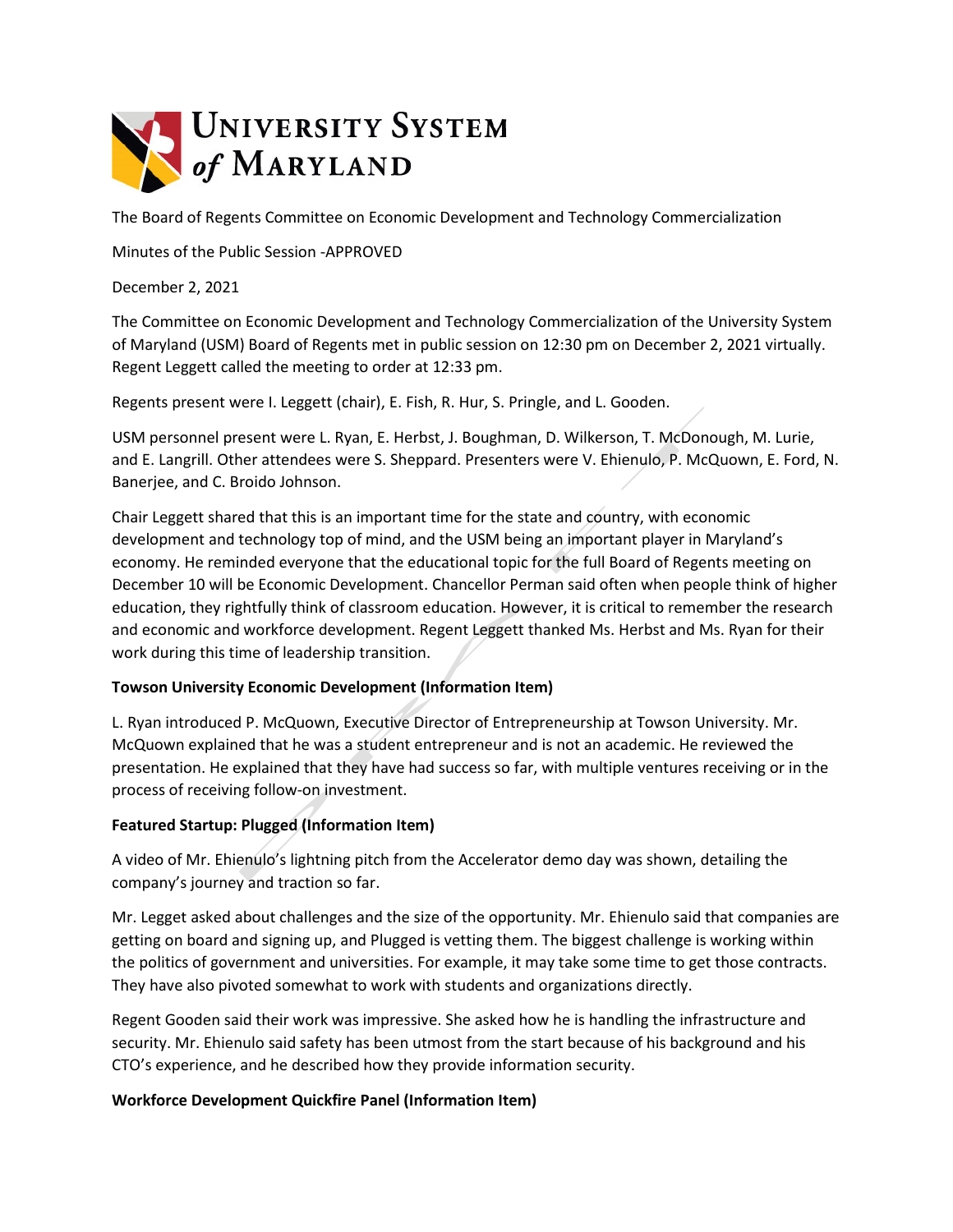L. Ryan introduced Eric Ford, Director, Choice Program at UMBC. Mr. Ford explained that they are a mentoring and advocacy program as part of the Shriver Center. Their primary mission is to disentangle youth from the juvenile legal system across five counties. Their workforce development program serves 390 young people per year across social enterprises across three locations. Over the last two years, President Hrabowski has encouraged them to explore the STEM opportunities. They are excited about a 10-week software development program with UMBC Training Centers and BGE. Through their social enterprises, they have an office location in Port Covington in the Impact Village, with is an incubator space for new businesses. They hope eventually to scale digital programs there for training in person. They have applied for funding to explore biotech opportunities as well. They are also looking to explore opportunities in the emerging cannabis industry, especially considering well-documented disparities in that workforce and potential connections to the M.S. program via UMB.

Chancellor Perman asked how young people access the program, to which Mr. Ford explained that the majority are referred through the Department of Juvenile Services. They also have word of mouth referrals and a relationship with a local high school.

Dr. Boughman asked if they are connected with University of Baltimore advocacy for youth in the legal system. Mr. Ford said they have some interactions, but not as much as they would like, and it is still a part of their strategic plan. Dr. Boughman offered to be helpful in connecting him.

L. Ryan introduced Nilanjan Banerjee, Faculty at UMBC and PI for CyMOT. Dr. Banerjee explained the CyMOT is a collaboration between UMBC, a DOD-funded manufacturing institute, UMBC Training Centers and others. They are building a training platform that is aimed at practitioners in specific roles, focusing on a niche area first. They are looking at current skills needs and those that will be needed, based on industry knowledge and input. They piloted CyMOT last year for one specific role – Manufacturing Cybersecurity Operations. 25 students earned a certificate from 10 manufacturing companies, 5 large and 5 small. 65 hours of asynchronous material was offered over 3 courses. The pilot went well, and some manufacturers are now willing to pay tuition to go through the training. They could expand to provide materials for more modern roles such as artificial intelligence and machine learning. They are also building a virtual cyber range after receiving feedback that more hands-on training is needed. They are also expanding to create a pipeline of students into the industry from community colleges and the veteran community. He explained that they could expand this to other states.

Regent Gooden said this is a high-demand area, a lot of gear is old, and it's a combination of hardware and software. She asked if they are teamed with anyone in the manufacturing arena on the range. Dr. Banerjee said they are learning from best practices through partners. They have also started conversations with MD MEP. She asked if they are tied to the Computer Science program at UMBC. He responded that he is a professor in the computer science and electrical engineering program, and they plan to leverage a lot of material they are already developing for the data science track. But they need to be shorter and more hands-on.

Regent Hur agreed that it would be high-demand. He asked about other parts of the infrastructure that aren't in manufacturing and if they are captured. Dr. Banerjee said manufacturing is a good start, but the material they are developing is applicable to anywhere with operational technology. Boeing and Dow were in the pilot, for example.

## **Momentum Fund Update (Information Item)**